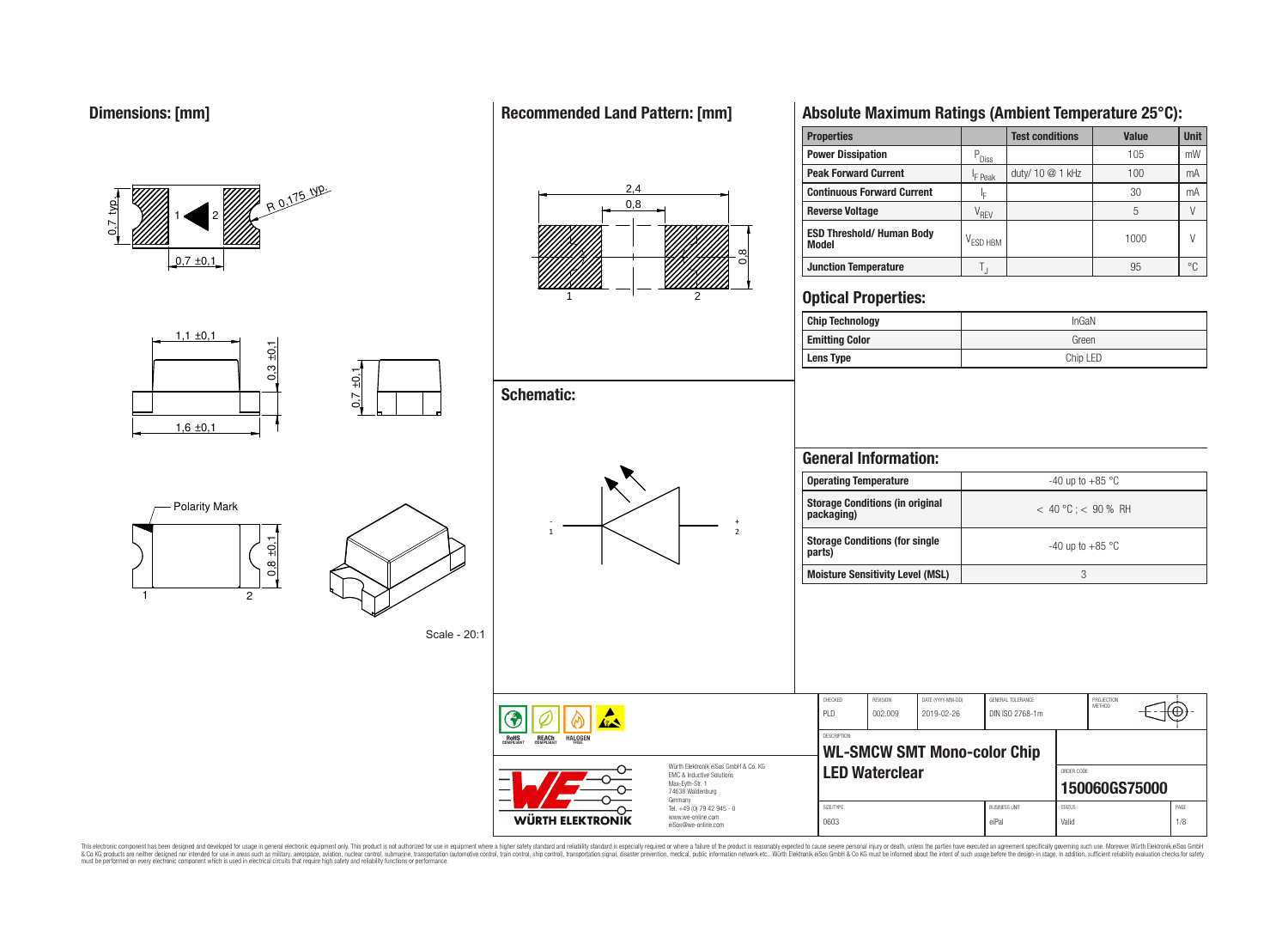# **Electrical & Optical Properties:**

| <b>Properties</b>          |                  | <b>Test conditions</b> |      | <b>Value</b> | <b>Unit</b> |          |  |
|----------------------------|------------------|------------------------|------|--------------|-------------|----------|--|
|                            |                  |                        | min. | typ.         |             |          |  |
| <b>Peak Wavelength</b>     | $A$ Peak         | 20 mA                  |      | 515          |             | nm       |  |
| <b>Dominant Wavelength</b> | $^{\Lambda}$ Dom | 20 mA                  |      | 525          |             | nm       |  |
| <b>Luminous Intensity</b>  | Ι۷               | 20 mA                  | 220  | 430          |             | mcd      |  |
| <b>Forward Voltage</b>     | $V_F$            | 20 mA                  |      | 3.2          | 3.5         |          |  |
| <b>Spectral Bandwidth</b>  | Λλ               | $20 \text{ mA}$        |      | 30           |             | nm       |  |
| <b>Reverse Current</b>     | <sup>I</sup> RFV | 5 V                    |      |              | 10          | μA       |  |
| Viewing Angle Phi 0°       | $2\theta_{50\%}$ | $20 \text{ mA}$        |      | 140          |             | $\Omega$ |  |

# **Certification:**

| <b>RoHS Approval</b>  | Compliant [ 2011/65/EU&2015/863 ]     |
|-----------------------|---------------------------------------|
| <b>REACh Approval</b> | Conform or declared [ (EC)1907/2006 ] |
| Halogen Free          | Conform [ IEC 61249-2-21 ]            |
| <b>Halogen Free</b>   | Conform [ JEDEC JS709B ]              |

# **Viewing Angle:**



| 夜人                                                                                                                                                                          |                                                                                   | CHECKED<br>PLD     | REVISION<br>002.009   | DATE (YYYY-MM-DD)<br>2019-02-26    | GENERAL TOLERANCE<br>DIN ISO 2768-1m |                        | PROJECTION<br><b>METHOD</b> | ₩           |
|-----------------------------------------------------------------------------------------------------------------------------------------------------------------------------|-----------------------------------------------------------------------------------|--------------------|-----------------------|------------------------------------|--------------------------------------|------------------------|-----------------------------|-------------|
| <b>REACH</b><br>COMPLIANT<br><b>HALOGEN</b><br><b>ROHS</b><br>COMPLIANT<br>FRFF                                                                                             |                                                                                   | <b>DESCRIPTION</b> |                       | <b>WL-SMCW SMT Mono-color Chip</b> |                                      |                        |                             |             |
| Würth Elektronik eiSos GmbH & Co. KG<br><b>EMC &amp; Inductive Solutions</b><br>$\overline{\phantom{0}}$<br>Max-Eyth-Str. 1<br>$\overline{\phantom{0}}$<br>74638 Waldenburg |                                                                                   |                    | <b>LED Waterclear</b> |                                    |                                      | ORDER CODE             | 150060GS75000               |             |
| WÜRTH ELEKTRONIK                                                                                                                                                            | Germany<br>Tel. +49 (0) 79 42 945 - 0<br>www.we-online.com<br>eiSos@we-online.com | SIZE/TYPE<br>0603  |                       |                                    | <b>BUSINESS UNIT</b><br>eiPal        | <b>STATUS</b><br>Valid |                             | PAGE<br>2/8 |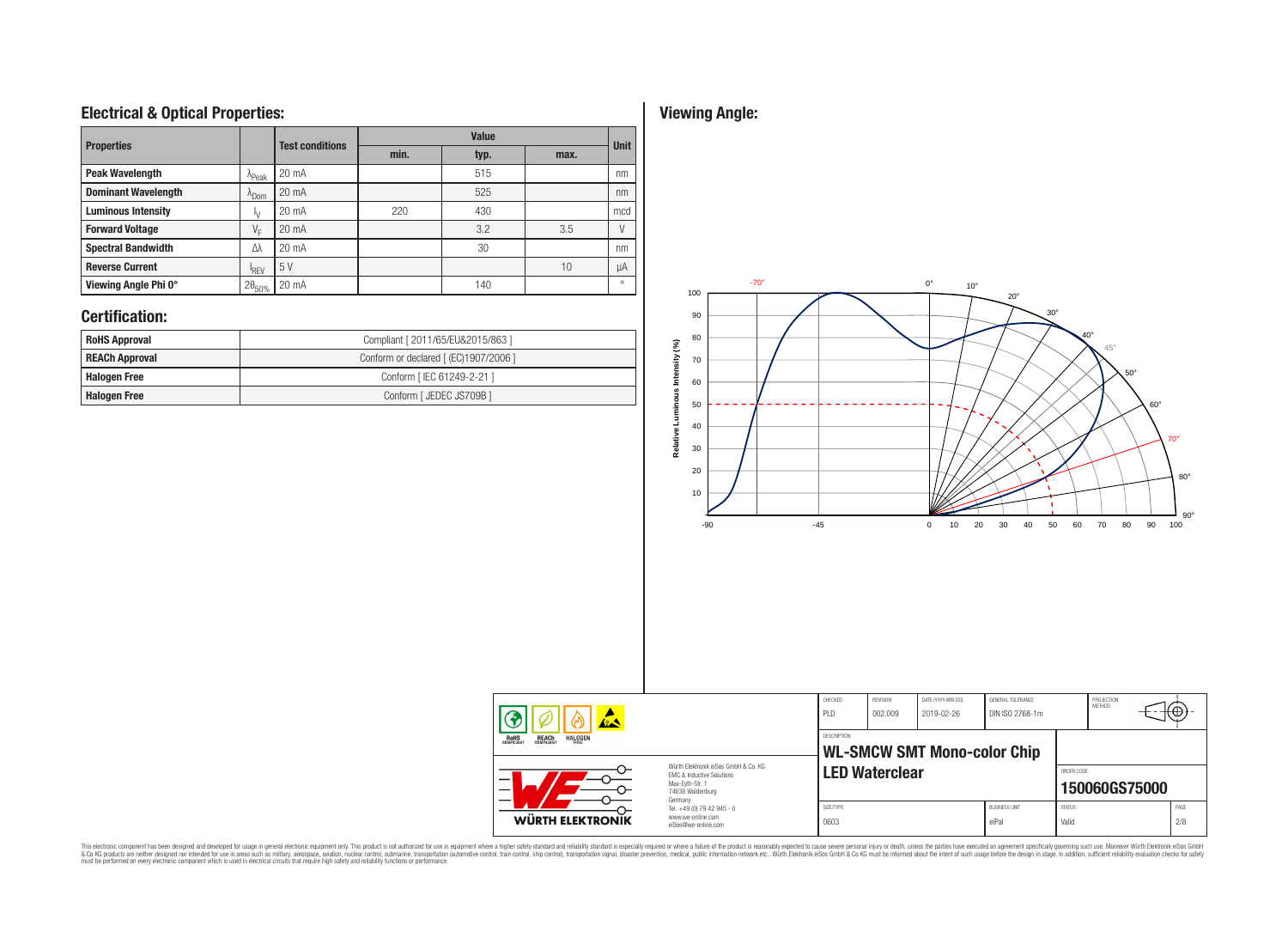



**Forward Current vs. Forward Voltage:**



This electronic component has been designed and developed for usage in general electronic equipment only. This product is not authorized for subserved requipment where a higher selection equipment where a higher selection

RoHS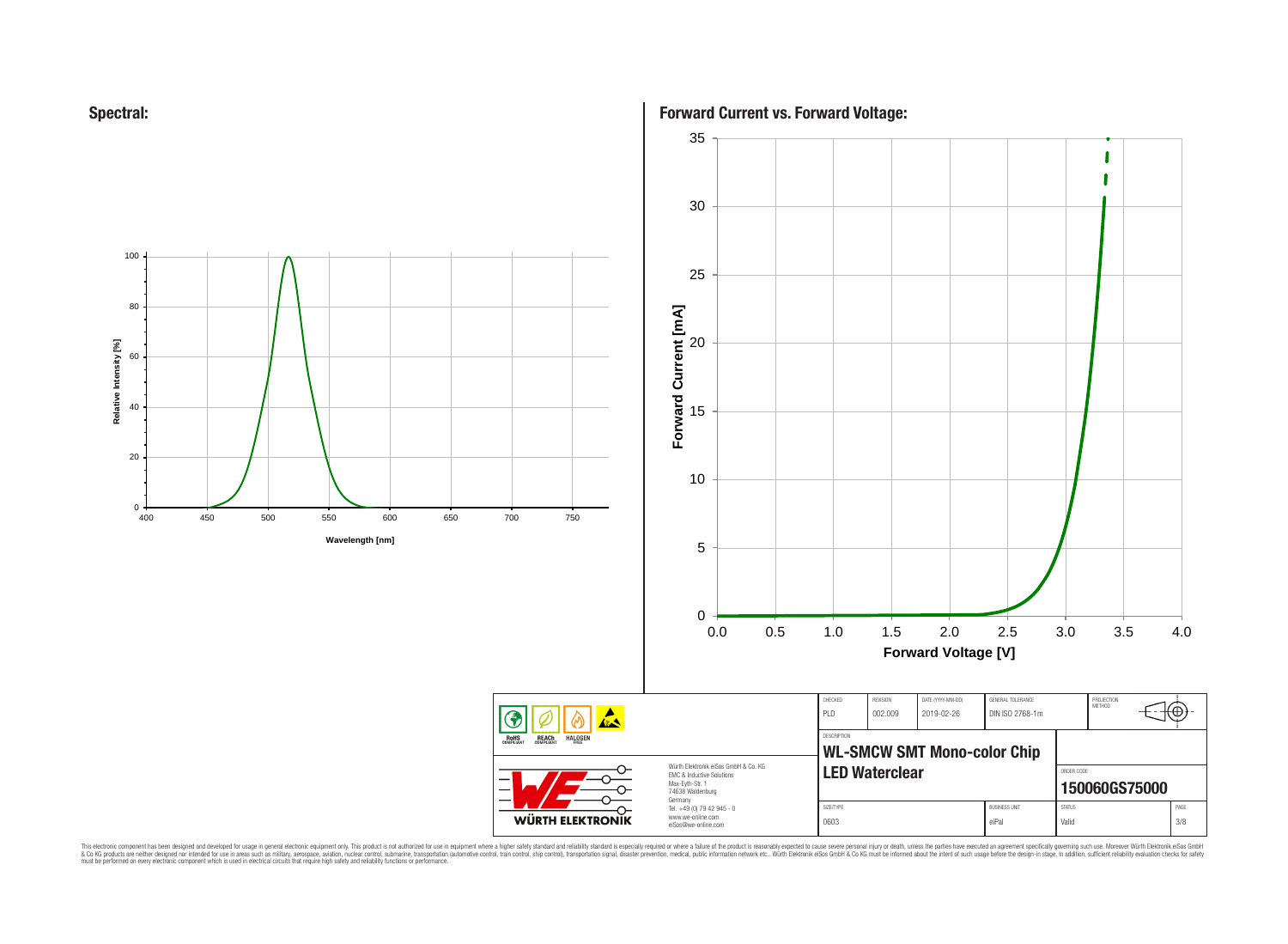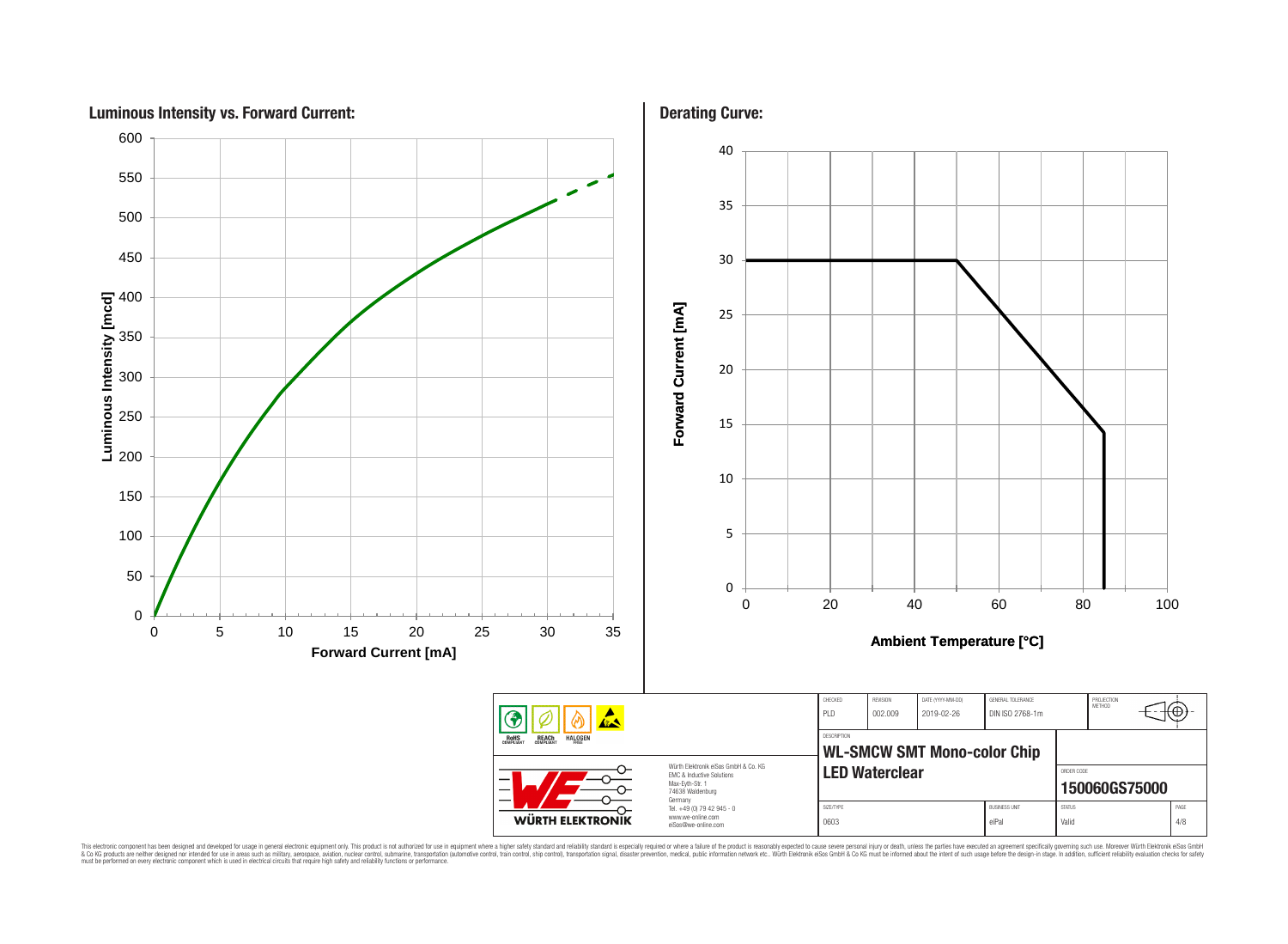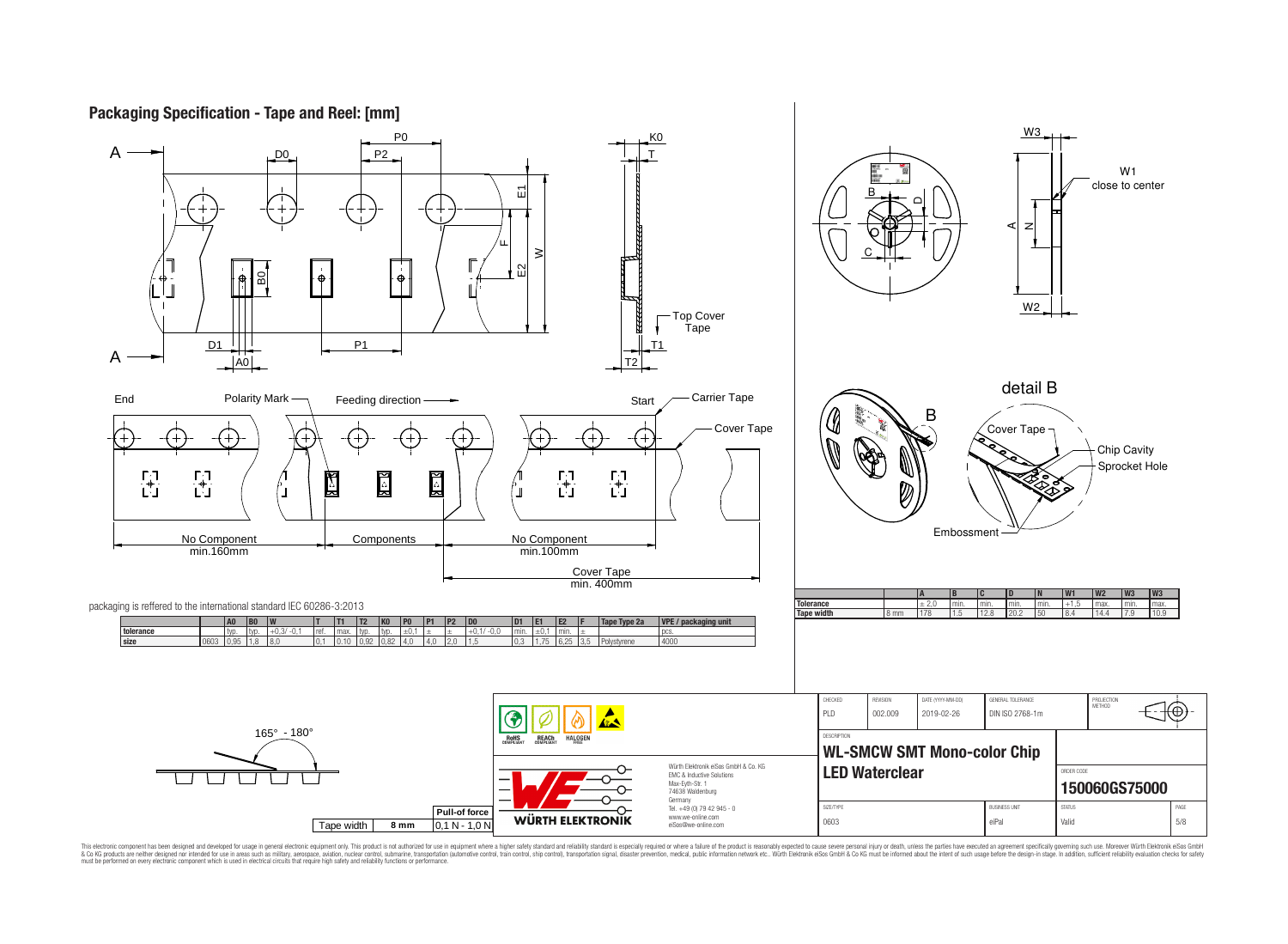# **Classification Reflow Profile for SMT components:**



# **Classification Reflow Soldering Profile:**

| <b>Profile Feature</b>                              |                | <b>Value</b>               |
|-----------------------------------------------------|----------------|----------------------------|
| <b>Preheat Temperature Min</b>                      | 's min         | 150 °C                     |
| <b>Preheat Temperature Max</b>                      | 's max         | 200 °C                     |
| Preheat Time $t_s$ from $T_{s min}$ to $T_{s max}$  | l <sub>s</sub> | max. 60 - 120 seconds      |
| Ramp-up Rate $(T_1$ to $T_p$ )                      |                | 3 °C/ second max.          |
| <b>Liquidous Temperature</b>                        | h.             | 217 °C                     |
| Time t <sub>1</sub> maintained above T <sub>1</sub> | կ              | max. 60 seconds            |
| Peak package body temperature                       | T <sub>n</sub> | see table                  |
| Time within 5°C of actual peak temperaure           | $t_{p}$        | max. 10 seconds            |
| Ramp-down Rate $(T_1$ to $T_p$ )                    |                | $6^{\circ}$ C/ second max. |
| Time 25°C to peak temperature                       |                | max. 220 seconds           |

refer to IPC/ JEDEC J-STD-020E

# **Package Classification Reflow Temperature:**

| <b>Properties</b>                                    | Volume mm <sup>3</sup><br>$<$ 350 | Volume mm <sup>3</sup><br>350-2000 | Volume mm <sup>3</sup><br>>2000 |
|------------------------------------------------------|-----------------------------------|------------------------------------|---------------------------------|
| PB-Free Assembly   Package Thickness < 1.6 mm        | 260 °C                            | 260 °C                             | 260 °C                          |
| PB-Free Assembly   Package Thickness 1.6 mm - 2.5 mm | 260 °C                            | 250 °C                             | 245 °C                          |
| PB-Free Assembly   Package Thickness $\geq 2.5$ mm   | 250 °C                            | 245 °C                             | 245 °C                          |
| <b>Applied cycles</b>                                | 2 cycles max.                     |                                    |                                 |

refer to IPC/ JEDEC J-STD-020E

| 农人                                                                                                                                  |                                                                        | CHECKED<br>PID     | REVISION<br>002.009   | DATE (YYYY-MM-DD)<br>2019-02-26    | GENERAL TOLERANCE<br>DIN ISO 2768-1m |                        | PROJECTION<br><b>METHOD</b> |             |
|-------------------------------------------------------------------------------------------------------------------------------------|------------------------------------------------------------------------|--------------------|-----------------------|------------------------------------|--------------------------------------|------------------------|-----------------------------|-------------|
| <b>ROHS</b><br><b>REACH</b><br>COMPLIANT<br><b>HALOGEN</b>                                                                          |                                                                        | <b>DESCRIPTION</b> |                       | <b>WL-SMCW SMT Mono-color Chip</b> |                                      |                        |                             |             |
| Würth Elektronik eiSos GmbH & Co. KG<br><b>EMC &amp; Inductive Solutions</b><br>—<br>Max-Evth-Str. 1<br>74638 Waldenburg<br>Germany |                                                                        |                    | <b>LED Waterclear</b> |                                    |                                      | ORDER CODE             | 150060GS75000               |             |
| <b>WÜRTH ELEKTRONIK</b>                                                                                                             | Tel. +49 (0) 79 42 945 - 0<br>www.we-online.com<br>eiSos@we-online.com | SIZE/TYPE<br>0603  |                       |                                    | <b>BUSINESS UNIT</b><br>eiPal        | <b>STATUS</b><br>Valid |                             | PAGE<br>6/8 |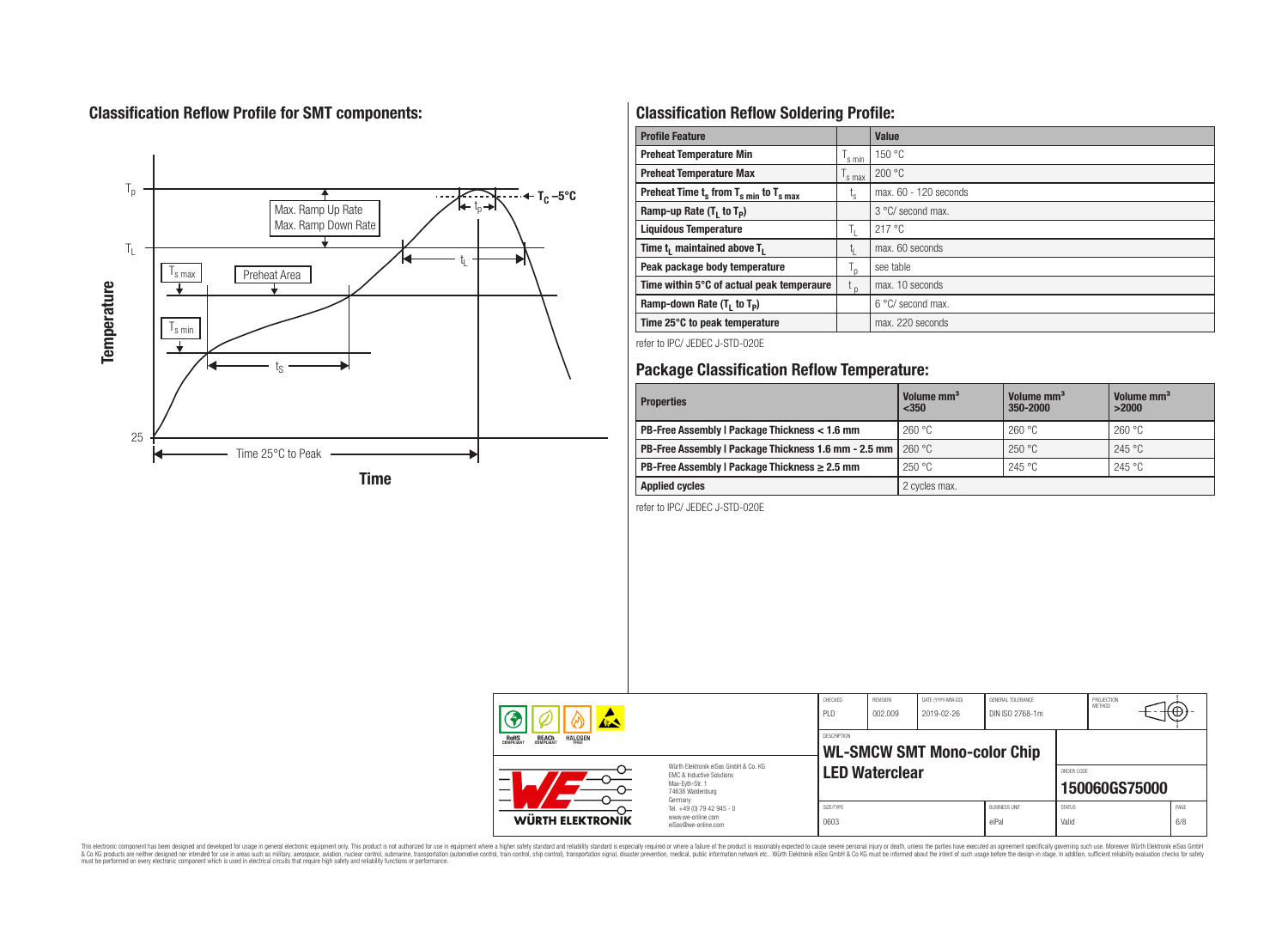# **Cautions and Warnings:**

## **The following conditions apply to all goods within the product series of Optoelectronic Components of Würth Elektronik eiSos GmbH & Co. KG:**

#### **General:**

- This optoelectronic component is designed and manufactured for use in general electronic equipment.
- Würth Elektronik must be asked for written approval (following the PPAP procedure) before incorporating the components into any equipment in fields such as military, aerospace, aviation, nuclear control, submarine, transportation (automotive control, train control, ship control), transportation signal, disaster prevention, medical, public information network, etc. where higher safety and reliability are especially required and/or if there is the possibility of direct damage or human injury.
- Optoelectronic components that will be used in safety-critical or high-reliability applications, should be pre-evaluated by the customer.
- The optoelectronic component is designed and manufactured to be used within the datasheet specified values. If the usage and operation conditions specified in the datasheet are not met, the component may be damaged or dissolved.
- Do not drop or impact the components, as the optoelectronic component body may flake apart.
- Würth Elektronik products are qualified according to international standards, which are listed in each product reliability report. Würth Elektronik does not warrant any customer qualified product characteristics beyond Würth Elektroniks' specifications, for its validity and sustainability over time.
- The responsibility for the applicability of the customer specific products and use in a particular customer design is always within the authority of the customer. All technical specifications for standard products also apply to customer specific products.

## **Product specific:**

#### **Soldering:**

- The solder profile must comply with the Würth Elektronik technical soldering specification. All other profiles will void the warranty.
- All other soldering methods are at the customers' own risk.

#### **Cleaning and Washing:**

- Washing agents used during the production to clean the customer application might damage or change the characteristics of the optoelectronic component body, marking or plating. Washing agents may have a negative effect on the long-term functionality of the product.
- Using a brush during the cleaning process may break the optoelectronic component body. Therefore, we do not recommend using a brush during the PCB cleaning process.

• If the product is potted in the customer application, the potting material may shrink or expand during and after hardening. Shrinking could lead to an incomplete seal, allowing contaminants into the optoelectronic component body, pins or termination. Expansion could damage the optoelectronic component body, pins or termination. We recommend a manual inspection after potting to avoid these effects.

## **Storage Conditions:**

- A storage of Würth Elektronik products for longer than 12 months is not recommended. Within other effects, the terminals may suffer degradation, resulting in bad solderability. Therefore, all products shall be used within the period of 12 months based on the day of shipment.
- Do not expose the optoelectronic component to direct sunlight.
- The storage conditions in the original packaging are defined according to DIN EN 61760-2.
- For a moisture sensitive component, the storage condition in the original packaging is defined according to IPC/JEDEC-J-STD-033. It is also recommended to return the optoelectronic component to the original moisture proof bag and reseal the moisture proof bag again.

#### **Handling:**

- Violation of the technical product specifications such as exceeding the nominal rated current, will void the warranty.
- The product design may influence the automatic optical inspection.
- Certain optoelectronic component surfaces consist of soft material. Pressure on the top surface has to be handled carefully to prevent negative influence to the function and reliability of the optoelectronic components.
- ESD prevention methods need to be applied for manual handling and processing by machinery.
- Resistors for protection are obligatory.
- Luminaires in operation may harm human vision or skin on a photo-biological level. Therefore direct light impact shall be avoided. All products are additionally certified as risk groups 0 to 2 according to DIN EN 62471:2008.
- In addition to optoelectronic components testing, products incorporating these devices have to comply with the safety precautions given in IEC 60825-1 and IEC 62471.

#### **Technical specification:**

- The typical and/or calculated values of technical parameters can only reflect statistical figures. The actual parameters of each single product, may differ from the typical and/or calculated values or the typical characteristic line.
- On each reel, only one bin is sorted and taped. The bin is defined on intensity, chromaticity coordinate or wavelength and forward voltage.
- In order to ensure highest availability, the reel binning of standard deliveries can vary. A single bin cannot be ordered. Please contact us in advance, if you need a particular bin sorting before placing your order to clarify the lead time, MOQ and pricing.

These cautions and warnings comply with the state of the scientific and technical knowledge and are believed to be accurate and reliable. However, no responsibility is assumed for inaccuracies or incompleteness.

|                                                                                                                                                                                                     |                                                                                   | CHECKED<br>PLD    | <b>REVISION</b><br>002.009 | DATE (YYYY-MM-DD)<br>2019-02-26    | GENERAL TOLERANCE<br>DIN ISO 2768-1m |                        | PROJECTION<br><b>METHOD</b> | ťΨ          |
|-----------------------------------------------------------------------------------------------------------------------------------------------------------------------------------------------------|-----------------------------------------------------------------------------------|-------------------|----------------------------|------------------------------------|--------------------------------------|------------------------|-----------------------------|-------------|
| <b>REACH</b><br>COMPLIANT<br><b>HALOGEN</b><br><b>ROHS</b><br>COMPLIANT<br>Würth Flektronik eiSos GmbH & Co. KG<br><b>FMC &amp; Inductive Solutions</b><br>–<br>Max-Eyth-Str. 1<br>74638 Waldenburg |                                                                                   | DESCRIPTION       | <b>LED Waterclear</b>      | <b>WL-SMCW SMT Mono-color Chip</b> |                                      | ORDER CODE             | 150060GS75000               |             |
| WÜRTH ELEKTRONIK                                                                                                                                                                                    | Germany<br>Tel. +49 (0) 79 42 945 - 0<br>www.we-online.com<br>eiSos@we-online.com | SIZE/TYPE<br>0603 |                            |                                    | <b>BUSINESS UNIT</b><br>eiPal        | <b>STATUS</b><br>Valid |                             | PAGE<br>7/8 |

This electronic component has been designed and developed for usage in general electronic equipment only. This product is not authorized for use in equipment where a higher safety standard and reliability standard si espec & Ook product a label and the membed of the seasuch as marked and as which such a membed and the such assume that income in the seasuch and the simulation and the such assume that include to the such a membed and the such

**Potting:**